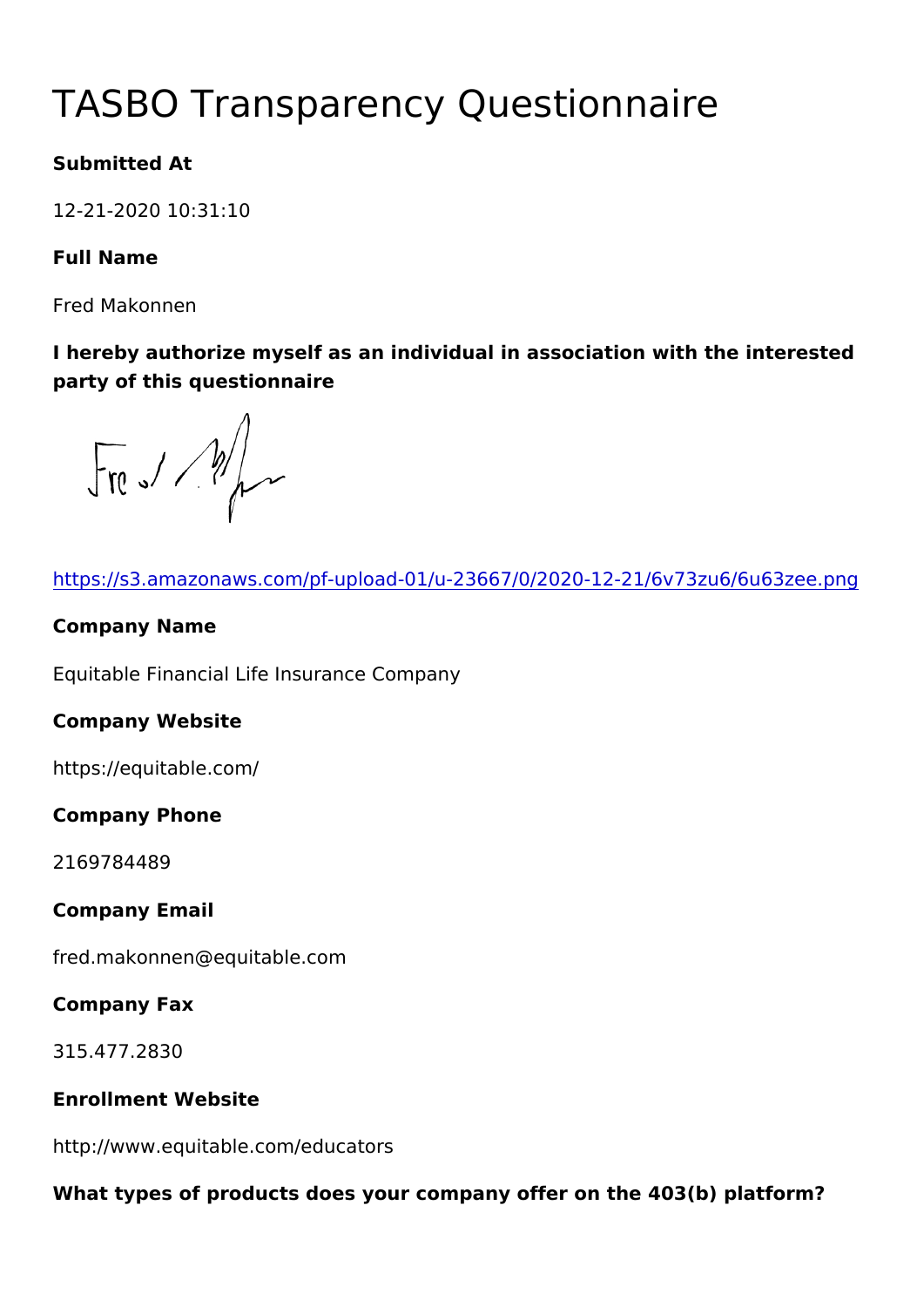#### Variable Annuities

# **What are your 403(b) Assets Under Management?**

>\$10B

# **What is your rating?**

S&P (AA+ / AA / AA- / A+ / A / A- / BBB+ / BBB / BBB- / BB+ / BB / BB- / B+ / B / B- / CCC+ / CCC / CCC- / D / None), Moody's (Aaa / Aa1 / Aa2 / Aa3 / A1 / A2 / A3 / Baa1 / Baa2 / Baa3 / Ba1 / Ba2 / Ba3 / B1 / B2 / B3/ Caa1 / Caa2/ Caa3/None)

# **Is your organization licensed by Texas Department of Insurance (TDI)?**

Yes

**Is your organization in compliance with minimum capital and surplus requirements, including applicable risk-based capital and surplus requirements prescribed by rules adopted by TDI and supporting documentation?**

Yes

**As of 9/1/2019, do you agree to offer and sell only products that met former Teacher Retirement System of Texas (TRS) Requirements as of 9/1/2019?**

Yes

**Has your organization ever been petitioned into bankruptcy or insolvency in the last 10 years?**

No

# **Has your organization or any of its officers been cited, or reprimanded by any regulatory agency within the past ten years?**

No

# **What enrollment options does your company offer?**

Online, Mail, Phone, Representative Only

# **How are clients able to make changes to their accounts?**

Online, Mail, Phone, Representative Only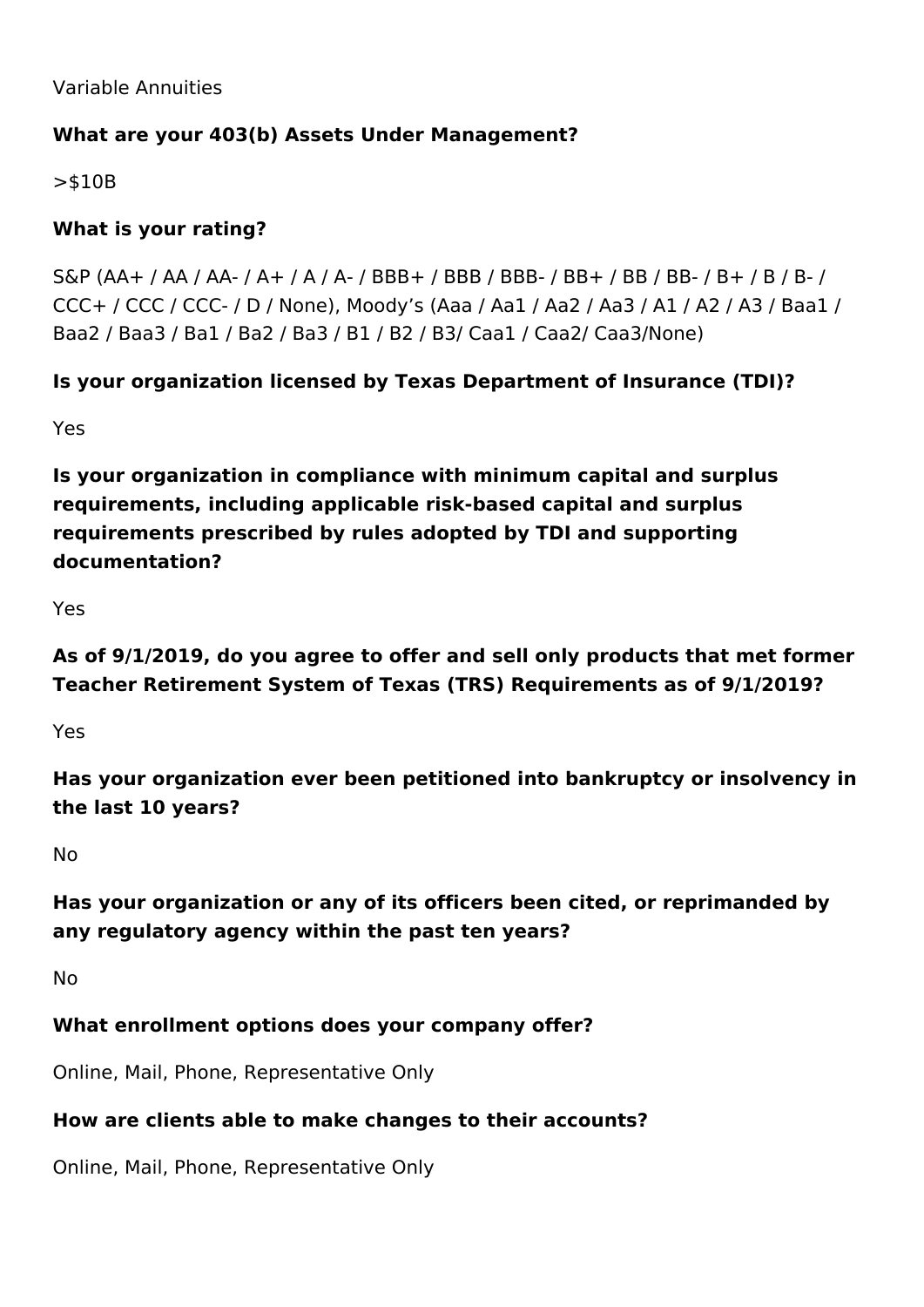Do you offer specific investment advice to individual 403(b) acco holders?

Yes

Does your organization have experience in providing 403(b) quali investment products and have a specialized department dedicated service of 403(b) qualified investment products?

Yes

Does your organization require that each of its representatives a licensed and qualified, by training and continuing education, to s service the company's eligible qualified investments?

Yes

Does your sales force consist of captive agents or brokers?

Captive Agents, Brokers

What products do you currently actively offer?

Variable Annuities

If you have a large number of products in one category, as with a fund family, your company can create a chart showing the applica (similar to the one that TRS previously maintained) and submit th

[TX TRS 403\(b\) Product List.pdf \(https://s3.amazonaw](https://s3.amazonaws.com/pf-upload-01/u-23667/0/2020-12-21/4j83z91/TX TRS 403b Product List.pdf)s.com/pf-upl [23667/0/2020-12-21/4j83z91/TX%20TRS%20403b%20P](https://s3.amazonaws.com/pf-upload-01/u-23667/0/2020-12-21/4j83z91/TX TRS 403b Product List.pdf)roduct%20Li

Do you allow loans?

No

Do you have any Annual Fees?

Yes

What is your annual Administrative Fee?

\$30 or 2% of the account value plus any amounts previously withe contract year, whichever is lower. Waived if account value is \$25

Equitable may raise this to a maximum of \$65.